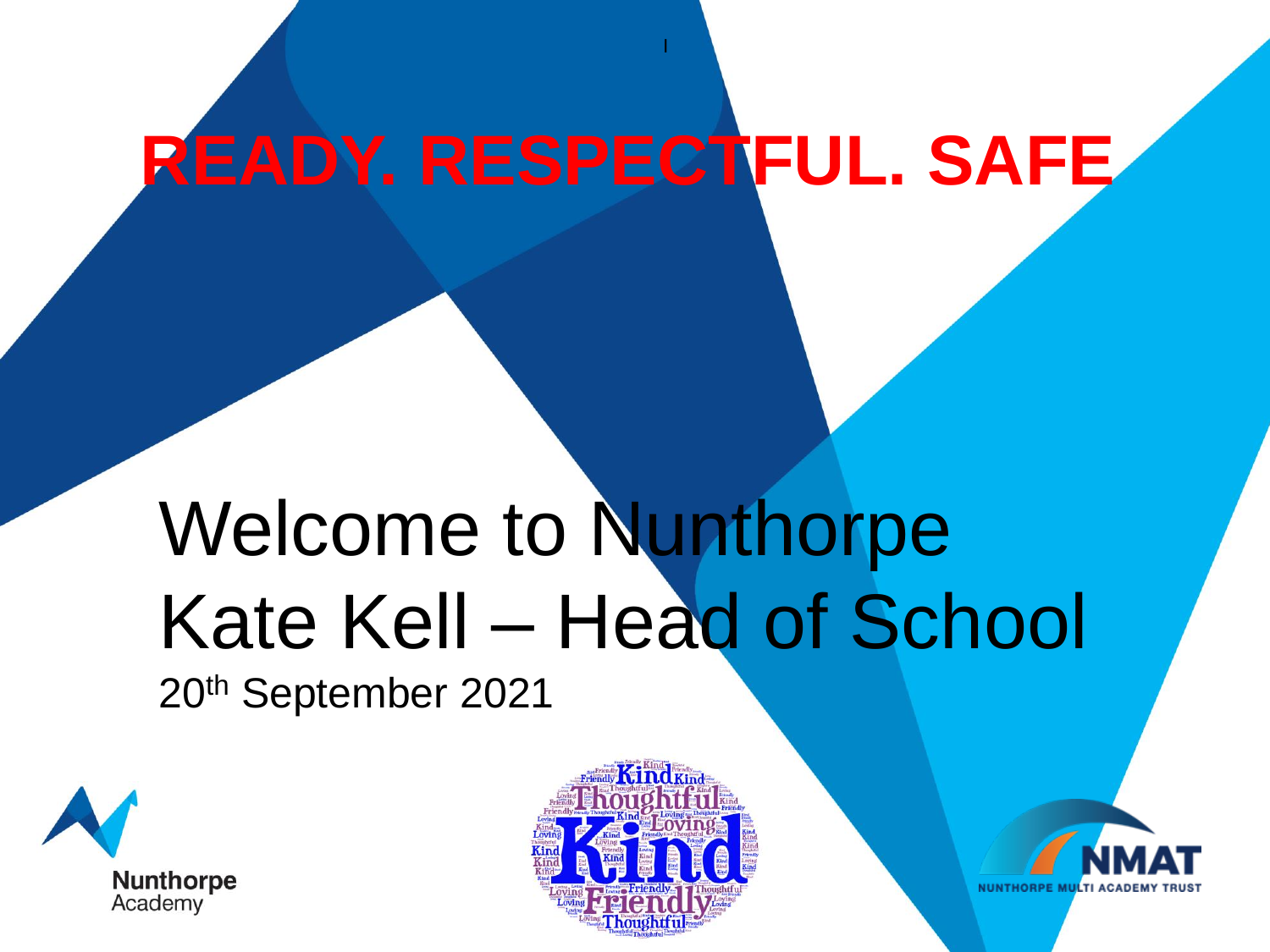### *Nunthorpe Academy Vision:*

*We are committed to becoming Outstanding by:*

*Ensuring that every student and member of staff is able to realise, fulfil and exceed their potential in their academic and pastoral lives;*

*Guaranteeing that teaching and learning challenges and equips students with the knowledge and skills needed for Higher Education, employment and life-long learning;*

*Providing personalised information, advice and guidance (IAG), and offering support whenever it is needed;*

*Cultivating a positive atmosphere of mutual respect and success; READY, RESPECTFUL, SAFE*

**NUNTHORPE** 

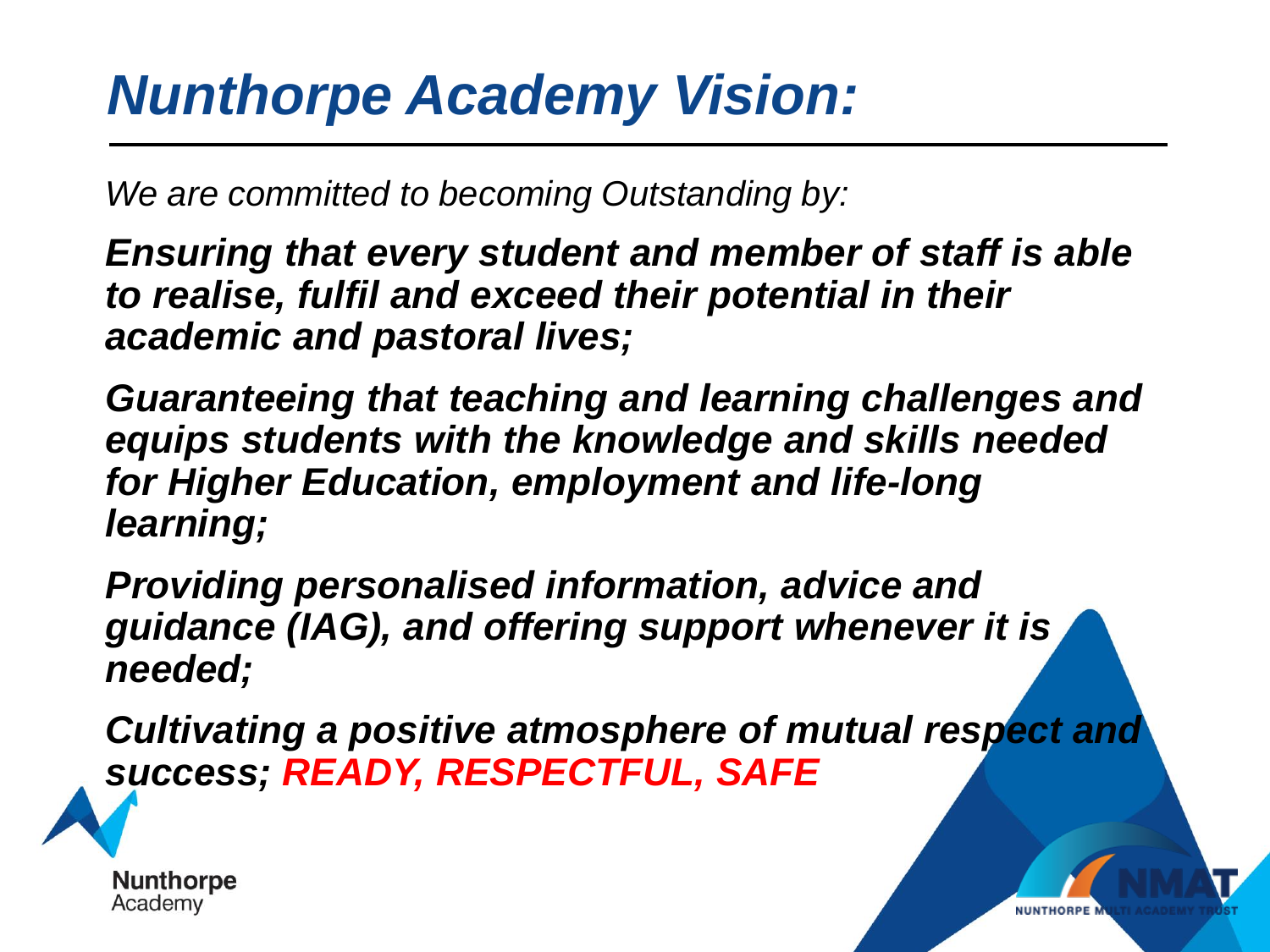### **Valued positive relationships**

**Nunthorpe Academy, part of Nunthorpe Multi Academy Trust (NMAT), is a high performing 11-19 academy that prides itself on the support and guidance given to every one of our students.**

At the core of our ethos are the **valued positive relationships between staff and students** and we are proud of our **friendly and purposeful atmosphere**. Acknowledging and rewarding excellent behaviour, hard work, personal responsibility and participation are all integral to our high levels of achievement.

We believe that **success is built through partnership**; between parents and carers, staff and students and we welcome the views of all of our stakeholders for the further development and increased 'aspirations' of all who attend the academy.

The role of the form tutor at our academy is to be the child's champion, supported by the pastoral team to ensure all barriers to learning, whether academic or social are removed to secure success.

Contact is encouraged when the need arises through our Class Charts app, rather than waiting for parental review evenings (PRE) so that any worries or concerns can be resolved before they become an issue. Open lines of communication and a joint message from parents and carers and teachers allow for a consistent approach in securing progress for the child at the centre.

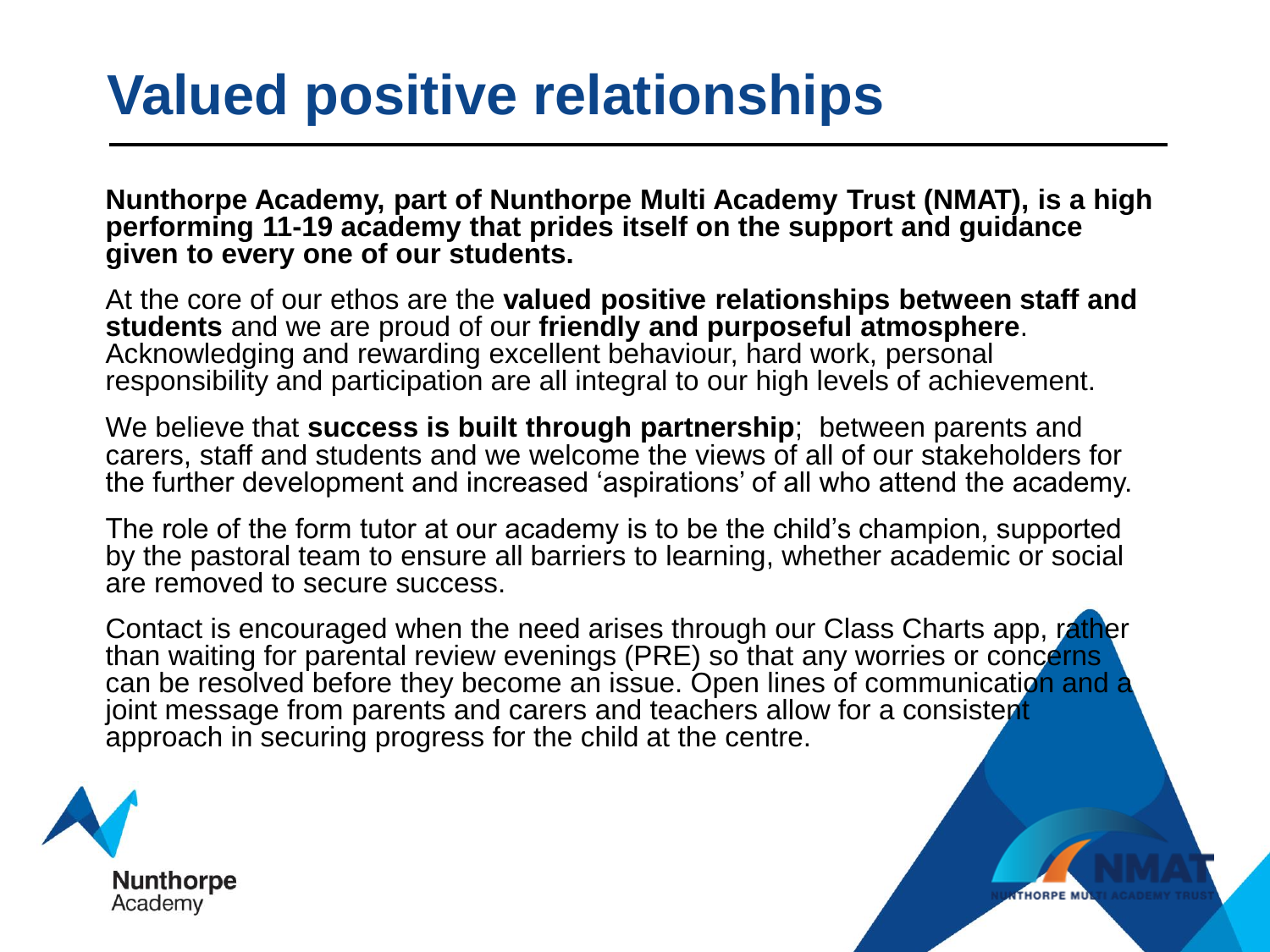### **Development of students and staff**

A key ingredient in our continued success is recruiting and retaining the very best staff who are committed to our students. High quality classroom practice is crucial in supporting students' academic success and to this end we ensure that teaching and non-teaching staff are engaged in thoughtful reflection and collaborative training as part of our drive towards further improvement.

Our curriculum is based on a rigorous academic core but with the ability to offer a range of vocationally based courses. This means every student can follow a pathway to success. Our curriculum develops the knowledge and skills required for our student's future success and we are proud of the high number of students who further their studies at Colleges and Universities when they finish their seven years of study having accessed our Ofsted 'Outstanding' Sixth Form provision.

We have an enviable reputation for excellence in all that we do. Our GCSE and A Level results are some of the best in the area and have led to our enhanced status as the lead school of the North East Schools Training Alliance – *teaching the teachers of the future.*

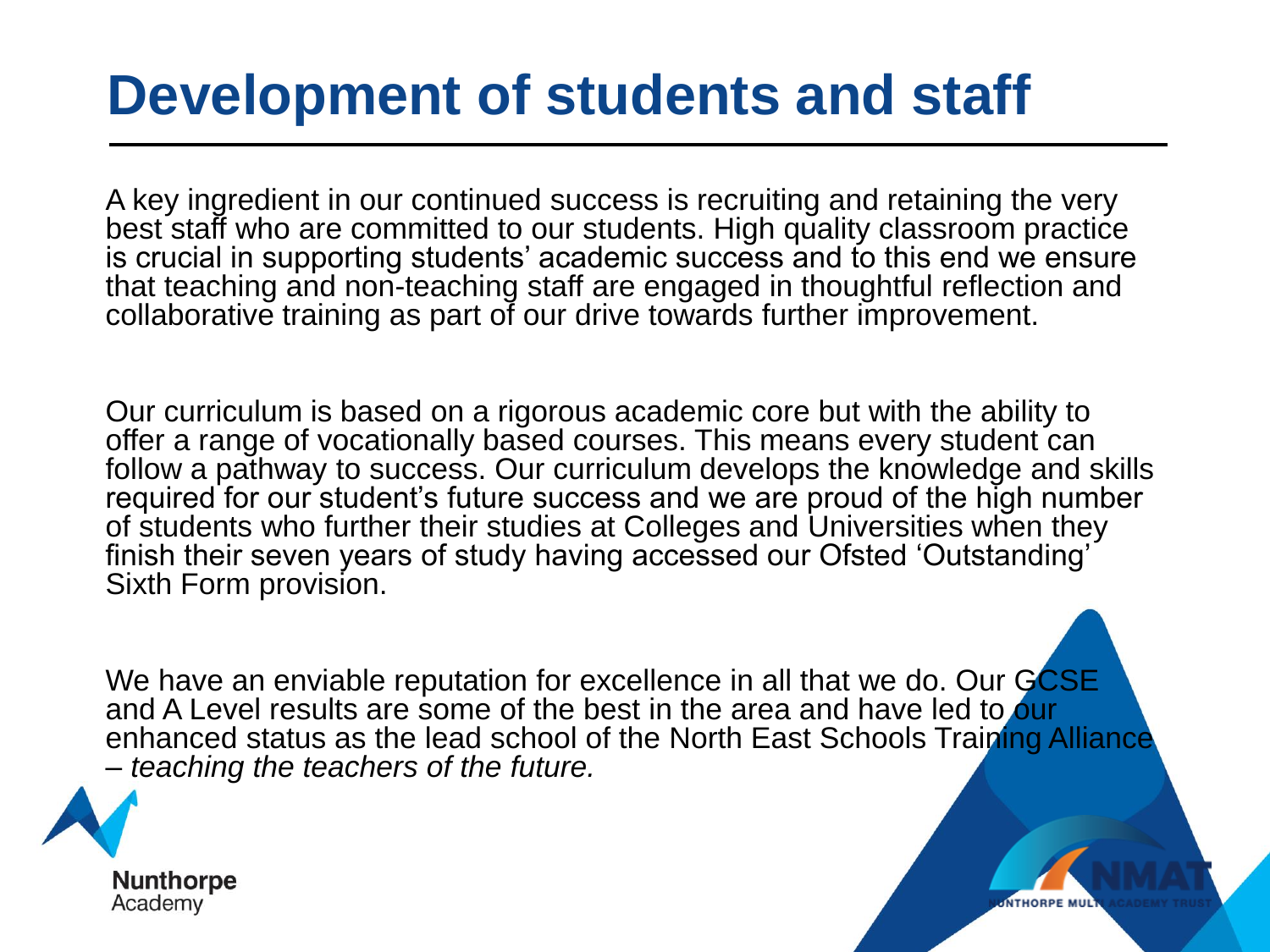### *READY, RESPECTFUL, SAFE*

#### **Our Ethos:**

The simple message of READY, RESPECTFUL, SAFE is promoted at every opportunity and used throughout all aspects of life within the academy.

Our aim is to ensure everyone is READY to be successful. Being prepared is an essential part of this journey and students will understand how following clear routines and being prepared for learning prepares them for their experiences in the wider world and employment.

Our aim is to ensure everyone understands how to be RESPECTFUL and to help change behaviours which are not. Nunthorpe Academy is an inclusive 11-19 academy which is proud of every unique individual and encourages all students to celebrate and embrace difference.

And above all our aim is to keep everyone SAFE and prepare them for LIFE in the outside world.

A key aim to ensure this is the culture of our academy is for everyone to remember to be kind.

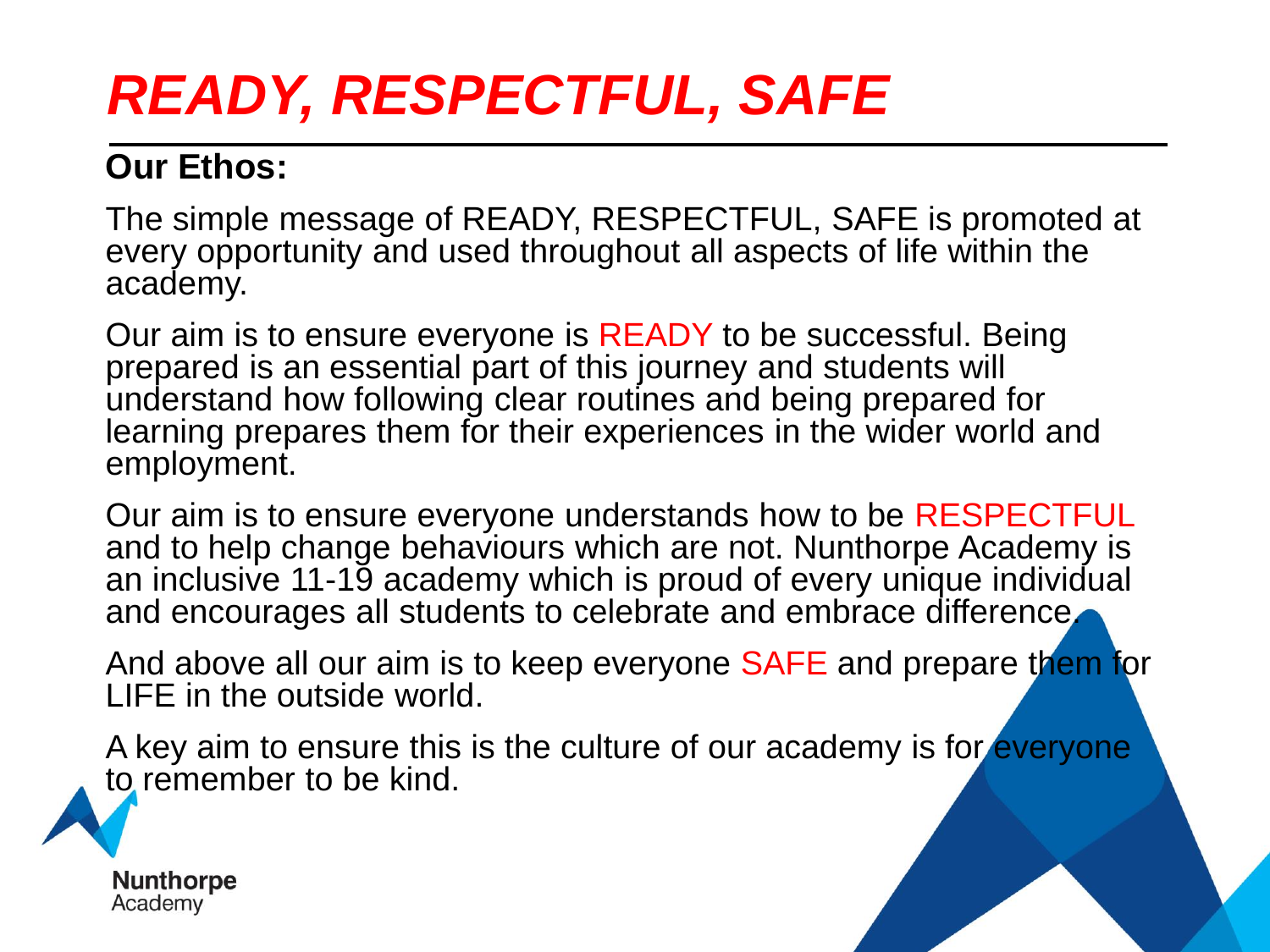### **Our curriculum:**

Students follow a broad, balanced curriculum. Our curriculum is designed and personalised to meet the needs of all our students. The delivery of the curriculum uses a variety of learning methods where the students participate in a wide range of activities and are encouraged to be more than simply passive observers.

In order to match work to students' need, and to accelerate progress, we employ a mixture of mixed ability and set groupings. This means that students are placed in groups dependent on their ability to access the curriculum. Year group setting is based upon the ongoing regular formal and informal assessment that occurs throughout the year.

Students will study a programme of learning covering PSHE in the subject of Life and their tutorial time and have the opportunity to access a wide range of extra curricular activities outside of the academy day.

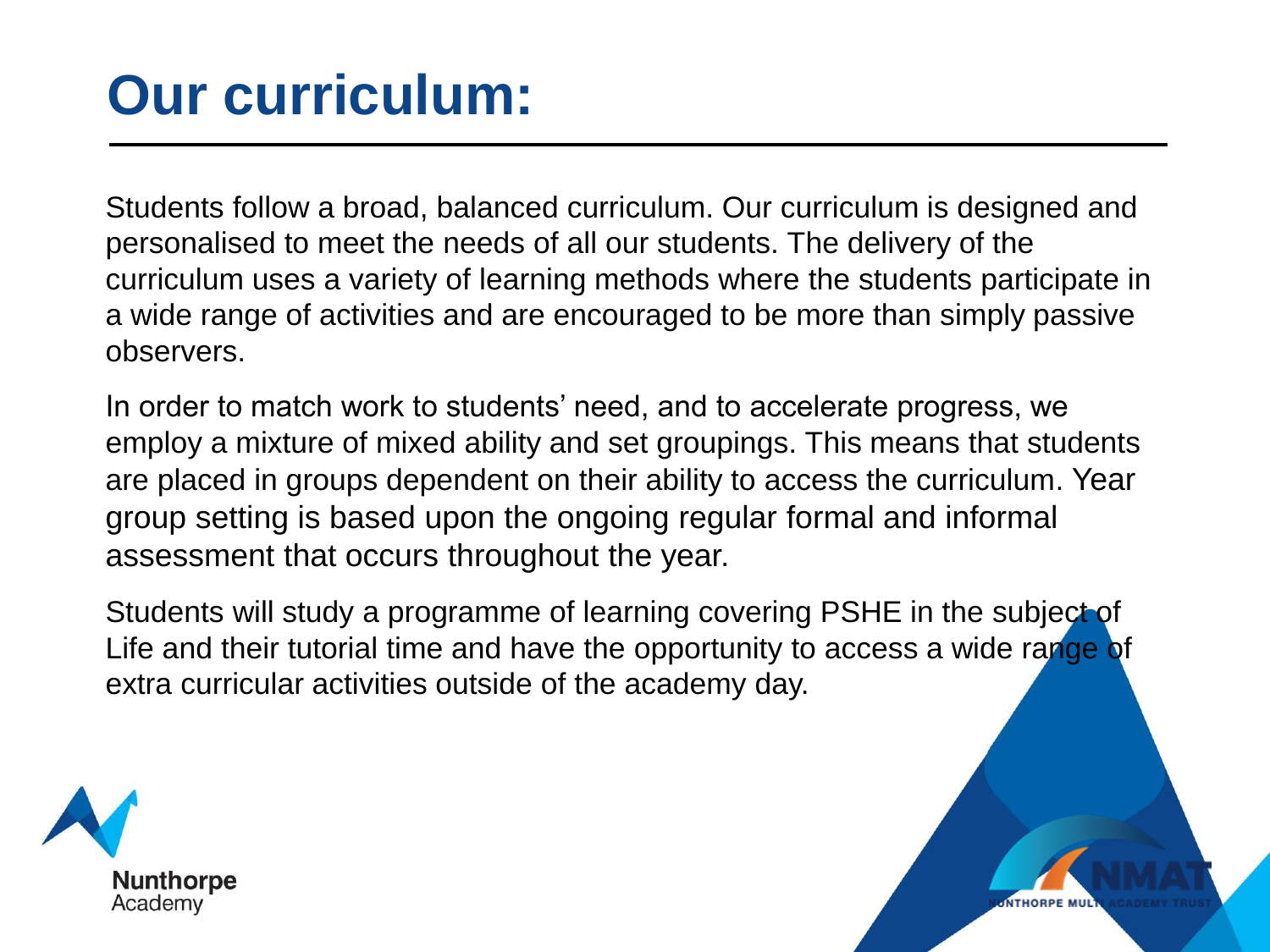### **Years 7 – 9 (Key Stage 3)**

- English (4)
- Mathematics (4)
- Science (3)
- Modern Foreign Language, either:
	- *French (2) or*
	- *German (2)*
- Humanities:
	- History (1)
	- Geography (1)
	- Philosophy & Ethics (1)

• Art (1)

- Computing (1)
- Drama (1)
- Design Technology (1)
- Food Technology (1)
- Life (1)
- Music (1)
- Physical Education (2)

**Options are taken in year 9 for GSCE, Btec and VCert**

**Options are taken in year 11 for A level and Btec**

**NUNTHORPE MULTI** 

**Nunthorpe** Academy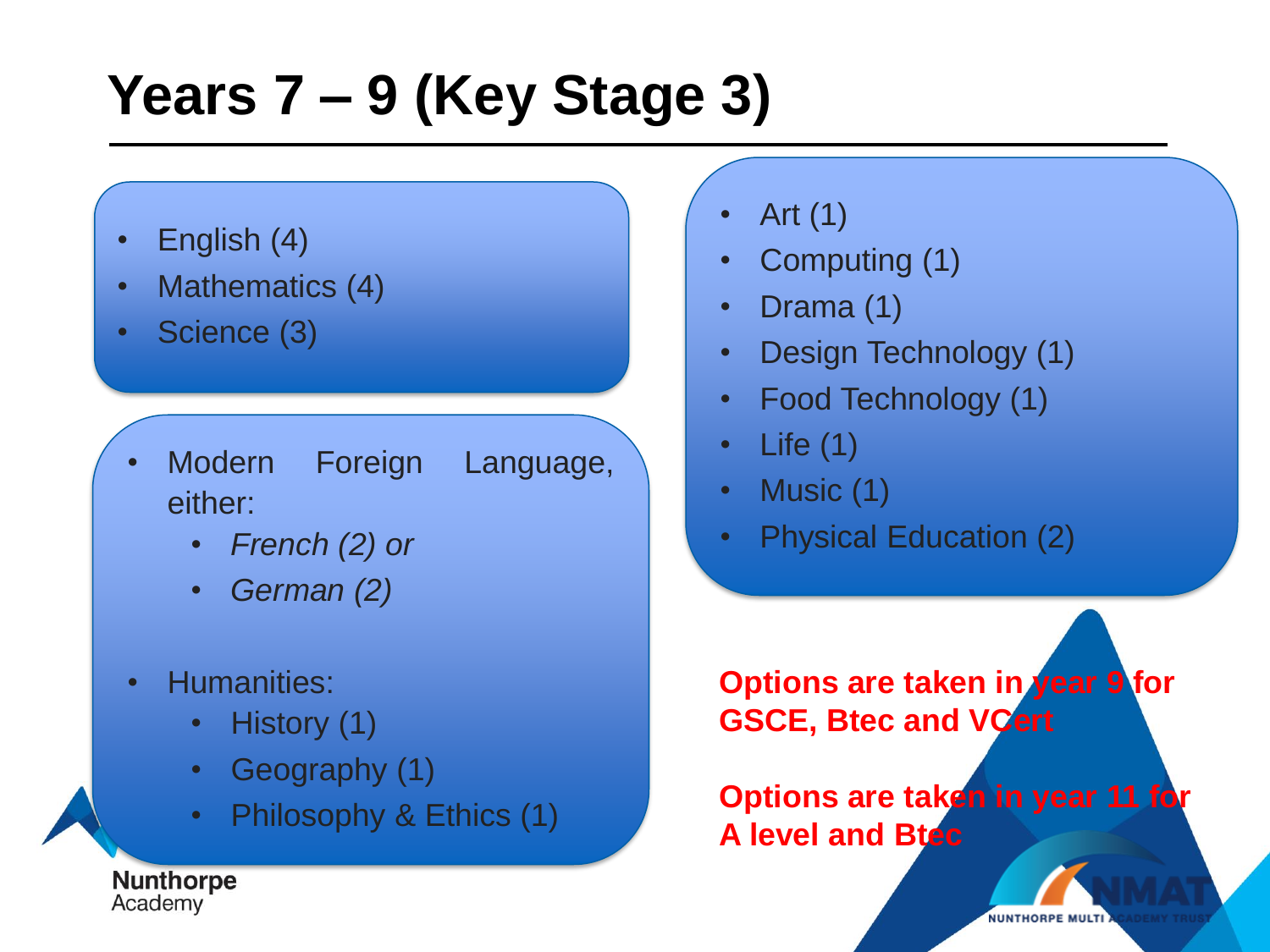### **Extra-curricular opportunities**





Celebration Events Charity events Trips and visits







#### 5k Colour Run Sporting events Theatre performance



**NUNTHORPE** 





Community Events Mock Interviews